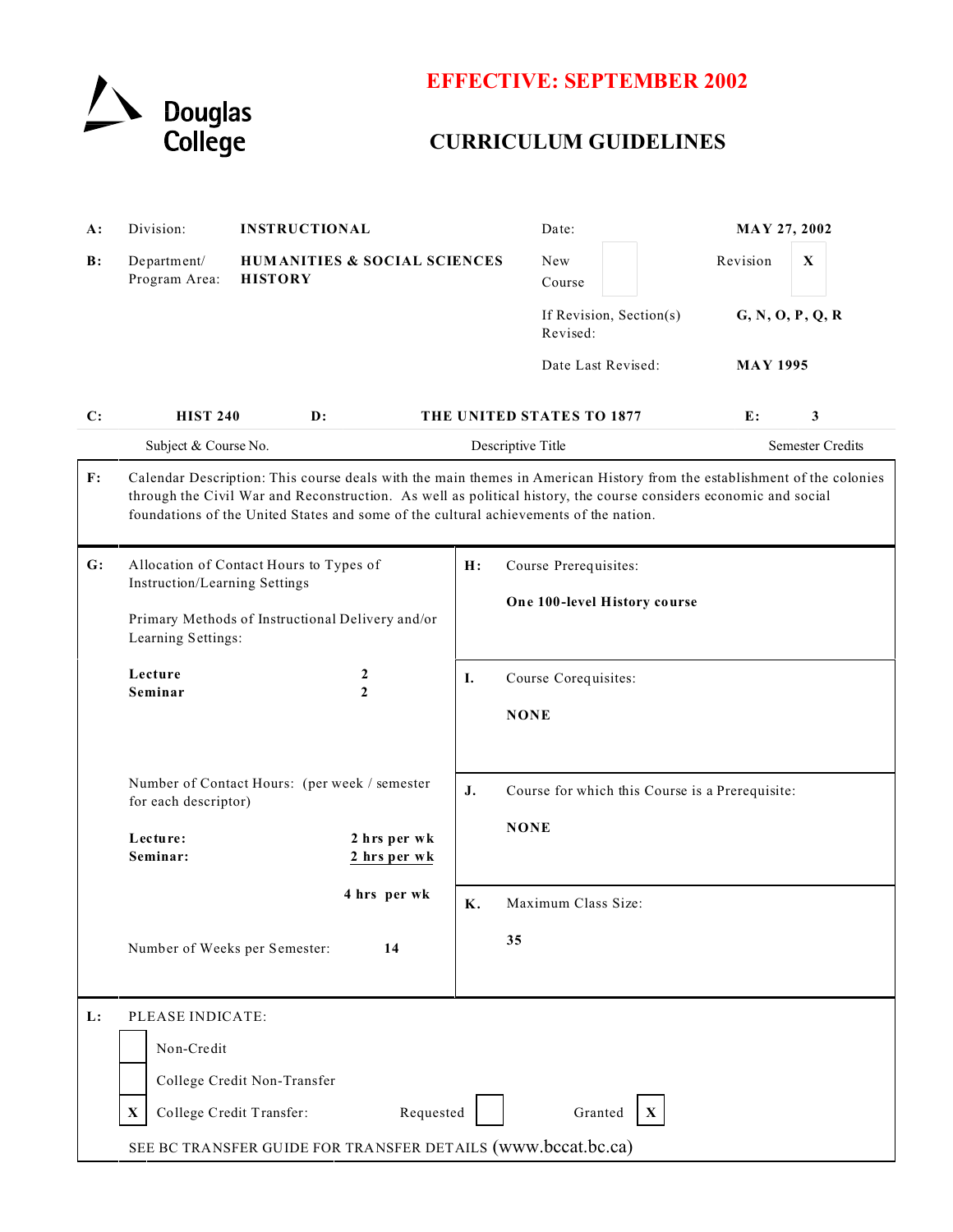#### **HIST 240 - The United States to 1877** Page 2 of 3

Course and Subject Number

#### **M : Course Objectives/Learning Outcomes**

At the end of the course the student will have demonstrated the following skills:

1. The critical examination of historical sources (reading history). These sources include not only survey texts and articles but also short monographs and extended primary sources.

2. The creation and communication of personal interpretations of historical problems (writing history). Forms for communication of personal interpretations include medium-length essays (from 1500-3000 words), comparative book reviews, and three hour final examinations.

3. The independent analysis of the ideas of other students and the instructor in class in both tutorials and seminars (discussing history).

#### **N: Course Content**

Syllabus

Note: Content may vary according to the instructor's selection of topics.

- 1. Review of Historical Methods. Amerindians, Explorers, Colonists and the construction of American History.
- 2. Beginning Colonies. Captivity Narratives.
- 3. Colonial Society and Politics. The Road to Revolution.
- 4. The Revolution. Document Study: The Declaration of Independence.
- 5. Founding a New Republic. Document Study: The Constitution.
- 6. The Jeffersonian Republic.
- 7. The Age of Jackson. Continental Expansion.
- 8. Industry and American Culture.
- 9. Immigration, Migration and American Culture.
- 10. The Plantation South
- 11. North and South at Midcentury. Reform and Conflict.
- 12. The Civil War.
- 13. Reconstruction
- 14. Concluding Themes

#### **O: Methods of Instruction**

Class sessions will be divided between lectures and discussions. The discussion sessions will serve as a forum for the exchange of student relations and criticisms and as a testing ground for student hypotheses. The instructor will encourage the student to elaborate, refine, and revise his/her ideas. Discussion sessions will also include history research and writing workshop sessions and practice in oral presentations. Participation in class discussions is therefore essential.